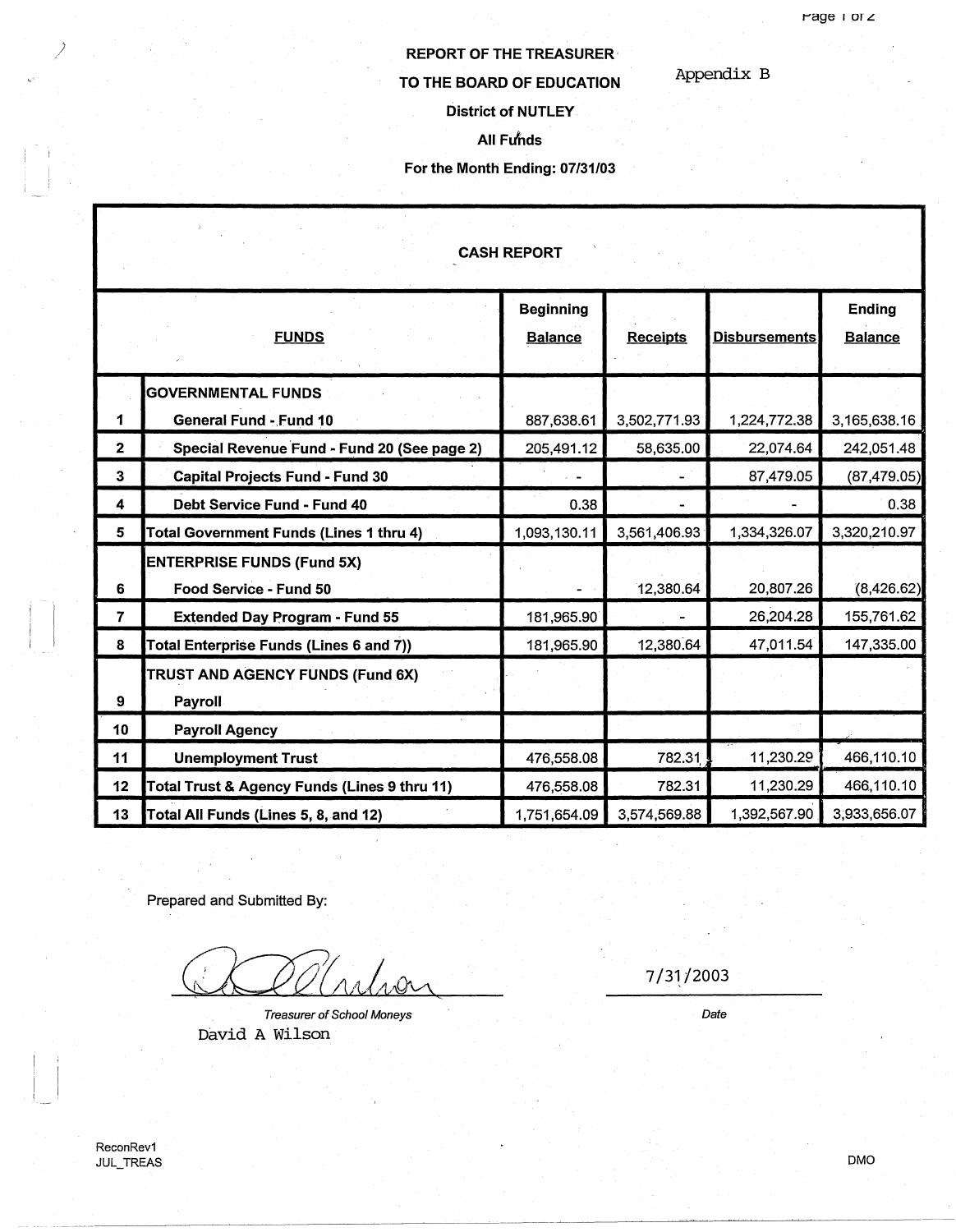APPENDIX B

## REPORT OF THE TREASURER

### TO THE BOARD OF EDUCATION

### District of NUTLEY

 $\bar{x}$ 

All Funds

### For the Month Ending: 08/31/03

| <b>CASH REPORT</b>      |                                                             |                                    |                 |                      |                          |  |
|-------------------------|-------------------------------------------------------------|------------------------------------|-----------------|----------------------|--------------------------|--|
|                         | <b>FUNDS</b>                                                | <b>Beginning</b><br><b>Balance</b> | <b>Receipts</b> | <b>Disbursements</b> | Ending<br><b>Balance</b> |  |
| 1                       | <b>GOVERNMENTAL FUNDS</b><br>General Fund - Fund 10         | 3,165,638.16                       | 2,938,347.62    | 1,355,663.31         | 4,748,322.47             |  |
| $\mathbf 2$             | Special Revenue Fund - Fund 20 (See page 2)                 | 242,051.48                         |                 | 10,965.16            | 231,086.32               |  |
| 3                       | <b>Capital Projects Fund - Fund 30</b>                      | (87, 479.05)                       |                 | 304,118.18           | (391, 597.23)            |  |
| $\overline{\mathbf{4}}$ | Debt Service Fund - Fund 40                                 | 0.38                               |                 |                      | 0.38                     |  |
| 5                       | <b>Total Government Funds (Lines 1 thru 4)</b>              | 3,320,210.97                       | 2,938,347.62    | 1,670,746.65         | 4,587,811.94             |  |
| 6                       | <b>ENTERPRISE FUNDS (Fund 5X)</b><br>Food Service - Fund 50 | (8,426.62)                         |                 | 11,898.87            | (20, 325.49)             |  |
| $\overline{7}$          | <b>Extended Day Program - Fund 55</b>                       | 155,761.62                         | 29,115.27       | 33,376.82            | 151,500.07               |  |
| 8                       | Total Enterprise Funds (Lines 6 and 7))                     | 147,335.00                         | 29,115.27       | 45,275.69            | 131,174.58               |  |
| 9                       | TRUST AND AGENCY FUNDS (Fund 6X)<br>Payroll                 |                                    |                 |                      |                          |  |
| 10                      | <b>Payroll Agency</b>                                       |                                    |                 |                      |                          |  |
| 11                      | <b>Unemployment Trust</b>                                   | 466,110.10                         | 632.28          |                      | 466,742.38               |  |
| 12                      | Total Trust & Agency Funds (Lines 9 thru 11)                | 466,110.10                         | 632.28          |                      | 466,742.38               |  |
| 13                      | Total All Funds (Lines 5, 8, and 12)                        | 3,933,656.07                       | 2,968,095.17    | 1,716,022.34         | 5,185,728.90             |  |

· Prepared and Submitted By:

Treasurer of School Moneys

David A Wilson

8/31/2003

Date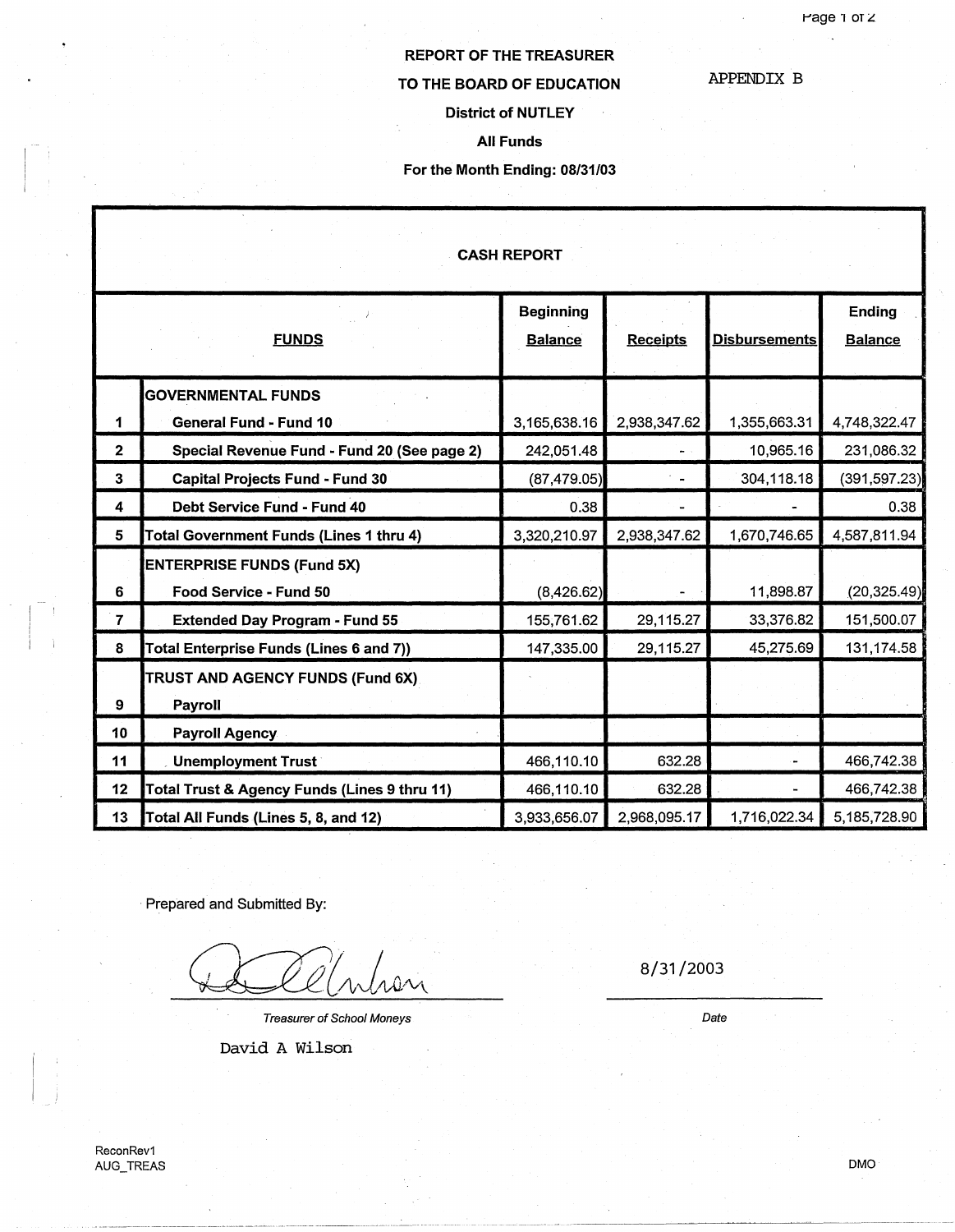# **REPORT OF THE TREASURER** ·

# **TO THE BOARD OF EDUCATION**

APPENDIX B

### **District of NUTLEY**

**All Funds** 

### **For the Month Ending: 09/30/03**

| <b>CASH REPORT</b>      |                                                                              |                                    |                           |                           |                            |
|-------------------------|------------------------------------------------------------------------------|------------------------------------|---------------------------|---------------------------|----------------------------|
|                         | <b>FUNDS</b>                                                                 | <b>Beginning</b><br><b>Balance</b> | <b>Receipts</b>           | <b>Disbursements</b>      | Ending<br><b>Balance</b>   |
|                         | <b>GOVERNMENTAL FUNDS</b>                                                    |                                    |                           |                           |                            |
| 1<br>$\mathbf{2}$       | <b>General Fund - Fund 10</b><br>Special Revenue Fund - Fund 20 (See page 2) | 4,748,322.47<br>231,086.32         | 3,487,551.81<br>42,185.50 | 3,555,351.45<br>88,755.54 | 4,680,522.83<br>184,516.28 |
| 3                       | <b>Capital Projects Fund - Fund 30</b>                                       | (391, 597.23)                      | 2,871,040.77              | 45,717.36                 | 2,433,726.18               |
| $\overline{\mathbf{4}}$ | Debt Service Fund - Fund 40                                                  | 0.38                               |                           |                           | 0.38                       |
| 5                       | <b>Total Government Funds (Lines 1 thru 4)</b>                               | 4,587,811.94                       | 6,400,778.08              | 3,689,824.35              | 7,298,765.67               |
| 6                       | <b>ENTERPRISE FUNDS (Fund 5X)</b><br>Food Service - Fund 50                  | (20, 325.49)                       | 5,845.89                  | 49,151.06                 | (63,630.66)                |
| $\overline{7}$          | <b>Extended Day Program - Fund 55</b>                                        | 151,500.07                         | 4,440.20                  | 35,063.54                 | 120,876.73                 |
| 8                       | Total Enterprise Funds (Lines 6 and 7))                                      | 131,174.58                         | 10,286.09                 | 84,214.60                 | 57,246.07                  |
| 9                       | TRUST AND AGENCY FUNDS (Fund 6X)<br>Payroll                                  |                                    |                           |                           |                            |
| 10                      | <b>Payroll Agency</b>                                                        |                                    |                           |                           |                            |
| 11                      | <b>Unemployment Trust</b>                                                    | 466,742.38                         | 1,847.80                  |                           | 468,590.18                 |
| 12                      | Total Trust & Agency Funds (Lines 9 thru 11)                                 | 466,742.38                         | 1,847.80                  |                           | 468,590.18                 |
| 13                      | Total All Funds (Lines 5, 8, and 12)                                         | 5,185,728.90                       | 6,412,911.97              | 3,774,038.95              | 7,824,601.92               |

Prepared and Submitted By:

Treasurer of School Moneys David A Wilson

9/30/03

Date

OMO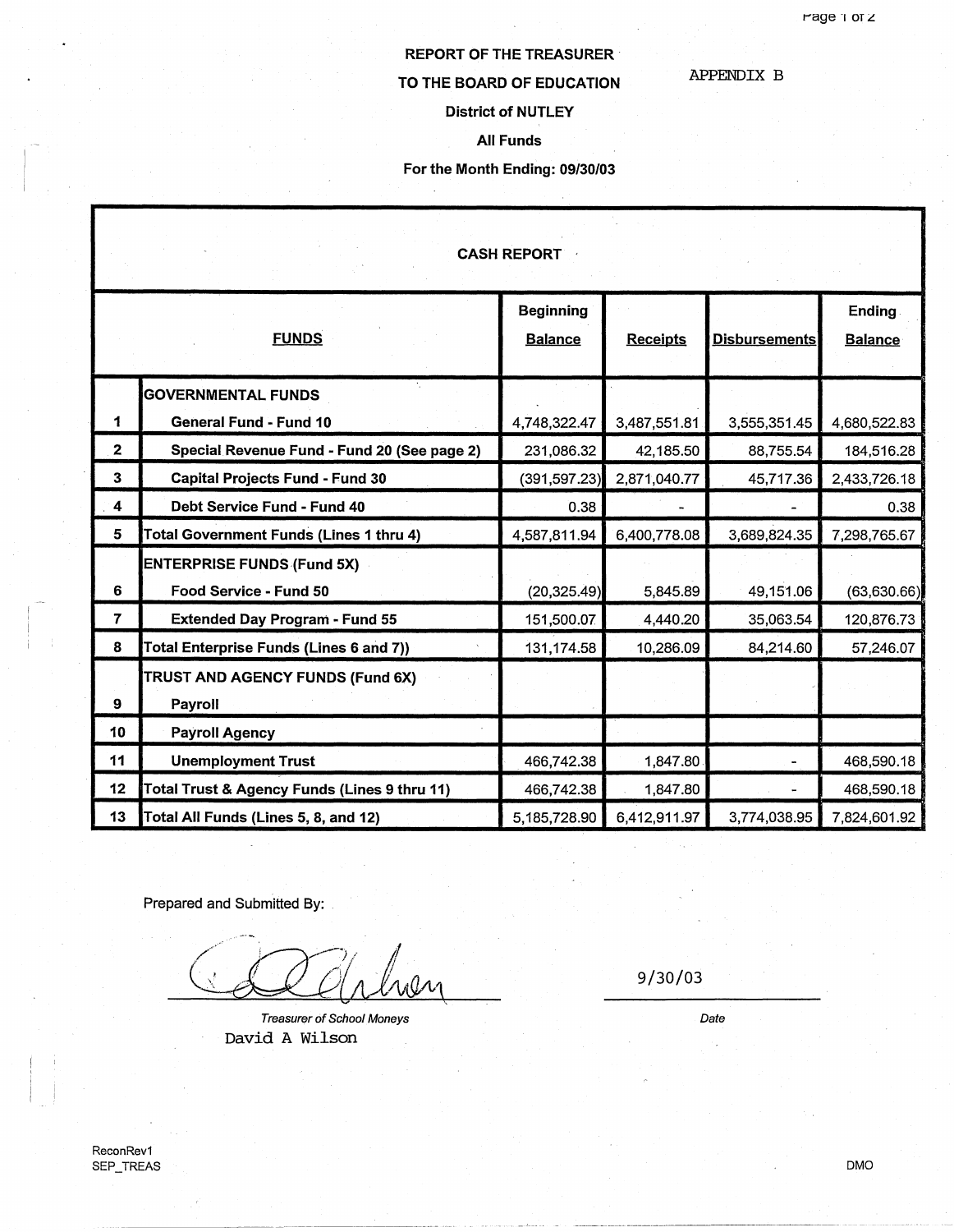APPENDIX: B

# REPORT OF THE TREASURER

### TO THE BOARD OF EDUCATION

### District of NUTLEY

All Funds

### For the Month Ending: 10/31/03

| <b>CASH REPORT</b> |                                                |                                    |                 |                      |                          |  |
|--------------------|------------------------------------------------|------------------------------------|-----------------|----------------------|--------------------------|--|
|                    | <b>FUNDS</b>                                   | <b>Beginning</b><br><b>Balance</b> | <b>Receipts</b> | <b>Disbursements</b> | Ending<br><b>Balance</b> |  |
|                    | <b>GOVERNMENTAL FUNDS</b>                      |                                    |                 |                      |                          |  |
| 1                  | <b>General Fund - Fund 10</b>                  | 4,680,522.83                       | 3,550,250.70    | 3,743,799.96         | 4,486,973.57             |  |
| $\mathbf{2}$       | Special Revenue Fund - Fund 20 (See page 2)    | 184,516.28                         | 21,446.72       | 72,276.19            | 133,686.81               |  |
| 3                  | <b>Capital Projects Fund - Fund 30</b>         | 2,433,726.18                       |                 | 67,068.59            | 2,366,657.59             |  |
| 4                  | Debt Service Fund - Fund 40                    | 0.38                               |                 |                      | 0.38                     |  |
| 5                  | <b>Total Government Funds (Lines 1 thru 4)</b> | 7,298,765.67                       | 3,571,697.42    | 3,883,144.74         | 6,987,318.35             |  |
|                    | <b>ENTERPRISE FUNDS (Fund 5X)</b>              |                                    |                 |                      |                          |  |
| 6                  | Food Service - Fund 50                         | (63,630.66)                        | 54,106.26       | 93,395.35            | (102, 919.75)            |  |
| $\overline{7}$     | <b>Extended Day Program - Fund 55</b>          | 120,876.73                         | 55,745.39       | 51,637.35            | 124,984.77               |  |
| 8                  | Total Enterprise Funds (Lines 6 and 7))        | 57,246.07                          | 109,851.65      | 145,032.70           | 22,065.02                |  |
|                    | TRUST AND AGENCY FUNDS (Fund 6X)               |                                    |                 |                      |                          |  |
| 9                  | Payroll                                        |                                    |                 |                      |                          |  |
| 10                 | <b>Payroll Agency</b>                          |                                    |                 |                      |                          |  |
| 11                 | <b>Unemployment Trust</b>                      | 468,590.18                         | 1,827.04        | 9,822.27             | 460,594.95               |  |
| 12                 | Total Trust & Agency Funds (Lines 9 thru 11)   | 468,590.18                         | 1,827.04        | 9,822.27             | 460,594.95               |  |
| 13                 | Total All Funds (Lines 5, 8, and 12)           | 7,824,601.92                       | 3,683,376.11    | 4,037,999.71         | 7,469,978.32             |  |

Prepared and Submitted By:

 $\bigcirc$   $\bigcirc$   $\bigcirc$   $\bigcirc$   $\bigcirc$   $\bigcirc$   $\bigcirc$   $\bigcirc$   $\bigcirc$   $\bigcirc$   $\bigcirc$   $\bigcirc$   $\bigcirc$   $\bigcirc$   $\bigcirc$   $\bigcirc$   $\bigcirc$   $\bigcirc$   $\bigcirc$   $\bigcirc$   $\bigcirc$   $\bigcirc$   $\bigcirc$   $\bigcirc$   $\bigcirc$   $\bigcirc$   $\bigcirc$   $\bigcirc$   $\bigcirc$   $\bigcirc$   $\bigcirc$   $\bigcirc$   $\bigcirc$   $\bigcirc$   $\bigcirc$   $\bigcirc$   $\bigcirc$ 

Treasurer of School Moneys David A Wilson

Date

OMO